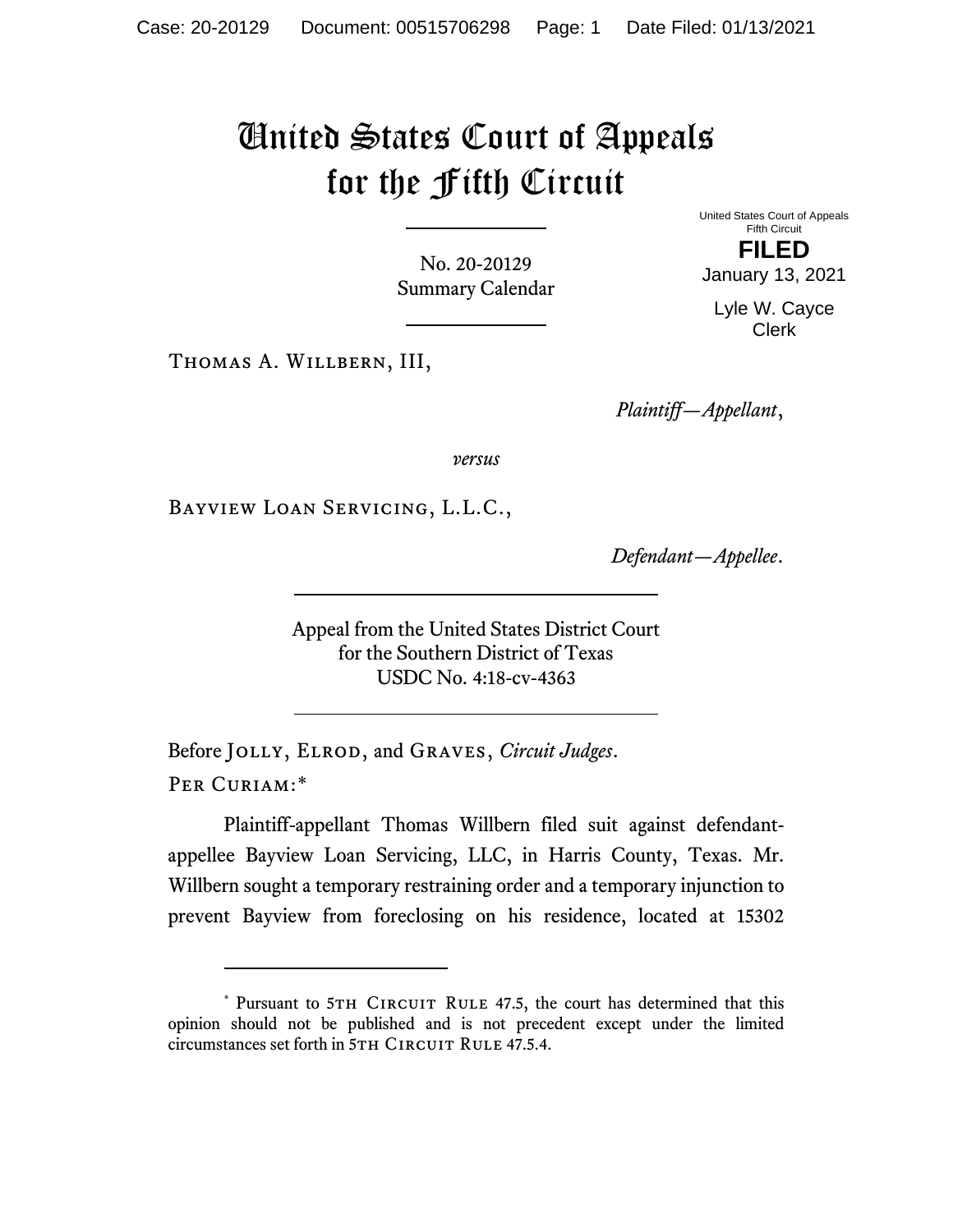Lakeview Drive, Houston, Texas 77040. Bayview removed the case to federal court based on diversity jurisdiction and soon moved for summary judgment. The district court granted Bayview's motion and dismissed Mr. Willbern's suit. For the reasons below, we affirm.

I.

We review the grant of summary judgment *de novo. Boren v. U.S. Nat. Bank Ass'n*, 807 F.3d 99, 103 (5th Cir. 2015). Mr. Willbern, and his wife, executed a \$300,000.00 promissory note to purchase the Houston residence. After a series of assignments, the note, which was secured by an underlying deed of trust on the residence, was assigned to Bayview in 2017.

But the issues with the loan began back in August 2010 when Chase Home Finance, then owner of the loan, accelerated repayment after Mr. Willbern missed several monthly payments. Chase, however, did not follow through with the acceleration and foreclosure. This failure to foreclose leads Mr. Willbern to argue that the applicable four-year statute of limitations ran and that Bayview cannot now foreclose on the property.

Texas does indeed have a four-year statute of limitations for foreclosure actions. *Rose v. Select Portfolio Servicing, Inc.*, 945 F.3d 226, 229 (5th Cir. 2019). And under Texas law, notice of intent to accelerate a loan repayment can trigger the start of the four-year window. *Holy Cross Church of God in Christ v. Wolf*, 44 S.W.3d 562, 565–67 (Tex. 2001). In order to start the four-year clock, the loan holder must send both a clear and unequivocal notice of intent to accelerate and a notice of acceleration. *Boren*, 807 F.3d at 104 (citing *EMC Mortg. Corp. v. Window Box Association, Inc.*, 264 S.W.3d, 335–36 (Tex. App. 2008)). While Chase sent a notice of intent to accelerate in August 2010 and followed up with a letter from its lawyer demanding full repayment, the record shows that Chase abandoned its 2010 acceleration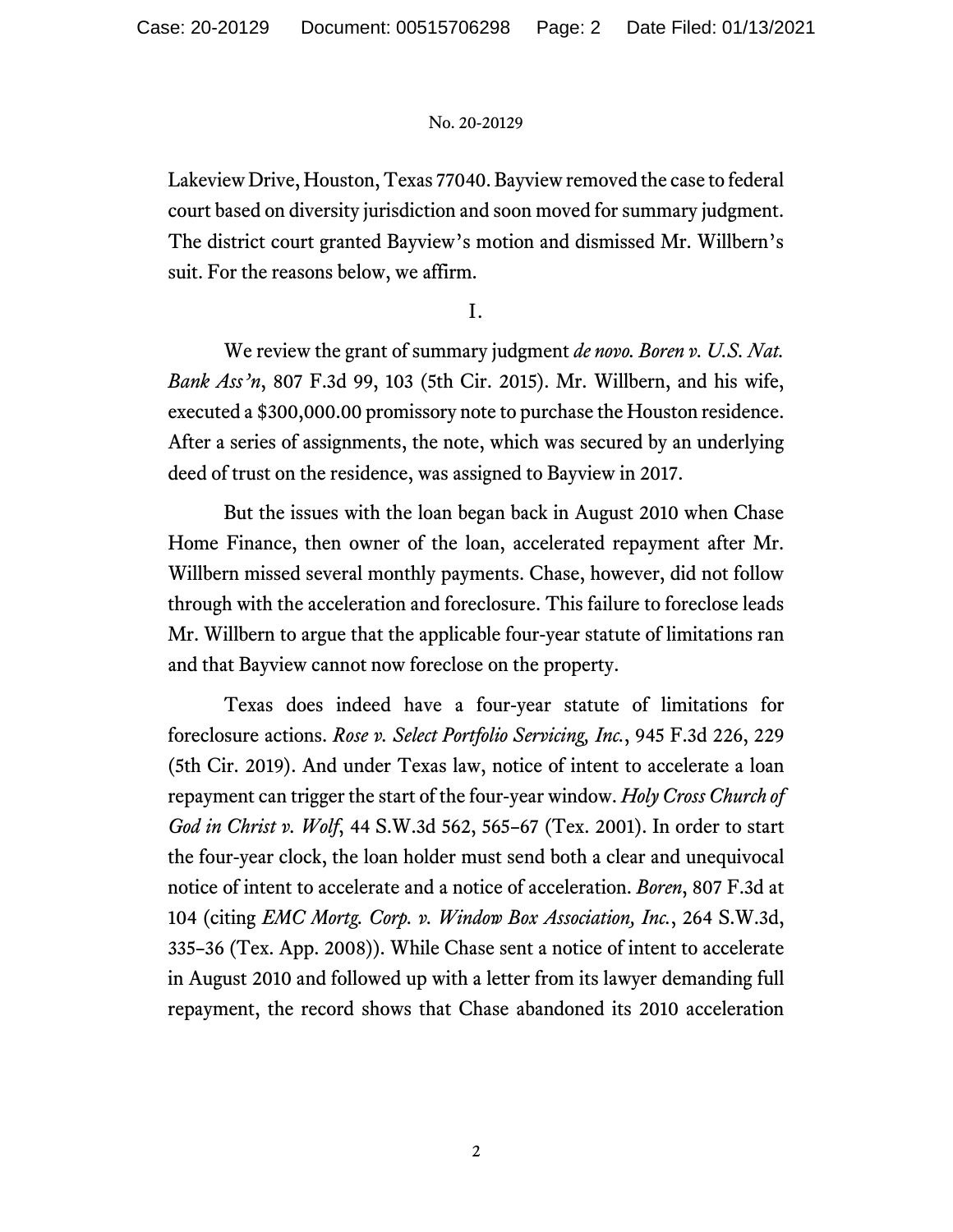efforts before the four-year statute of limitations ran and that it never attempted another acceleration.

A lender may unilaterally abandon acceleration either expressly or impliedly, through conduct inconsistent with a claim to the right. *Boren*, 807 F.3d at 104–06; *G.T. Leach Builders, LLC v. Sapphire V.P., LP*, 458 S.W.3d 502, 511 (Tex. 2015). "The request for payment of less than the full obligation—after initially accelerating the entire obligation—[is] an unequivocal expression of the bank's intent to abandon or waive its initial acceleration." *Martin v. Fannie Mae*, 814 F.3d 315, 318 (5th Cir. 2016). Within the Fifth Circuit, notices seeking less than the total amount due after acceleration show a clear and unequivocal intent to abandon acceleration. *See id*.; *Boren*, 807 F.3d at 105.

The statute of limitations did not run here because on August 29, 2013, Chase attempted to initiate a repayment plan which broke the amount owed into quarterly payments of less than the full amount due. Chase also sent a notice in March 2014 requesting \$225,690.26, of the \$233,648.92 owed, to bring the account current. Neither Chase nor Bayview sent another notice of intent to accelerate or a notice of acceleration like those Chase sent in 2010. For its part, Bayview attempted to implement a proposed modified repayment plan in April 2018 and took no actions that could cause potential statute of limitations issues. Chase's 2013 proposed repayment plan and its 2014 request for less than the full amount owed evidence an intent to abandon its 2010 acceleration. Consequently, the statute of limitations on Bayview's current foreclosure action did not run.

## II.

Mr. Willbern takes issue with the district court's reliance on business records that were submitted by Bayview but originally created by Chase. He claims they are hearsay and inadmissible under the business records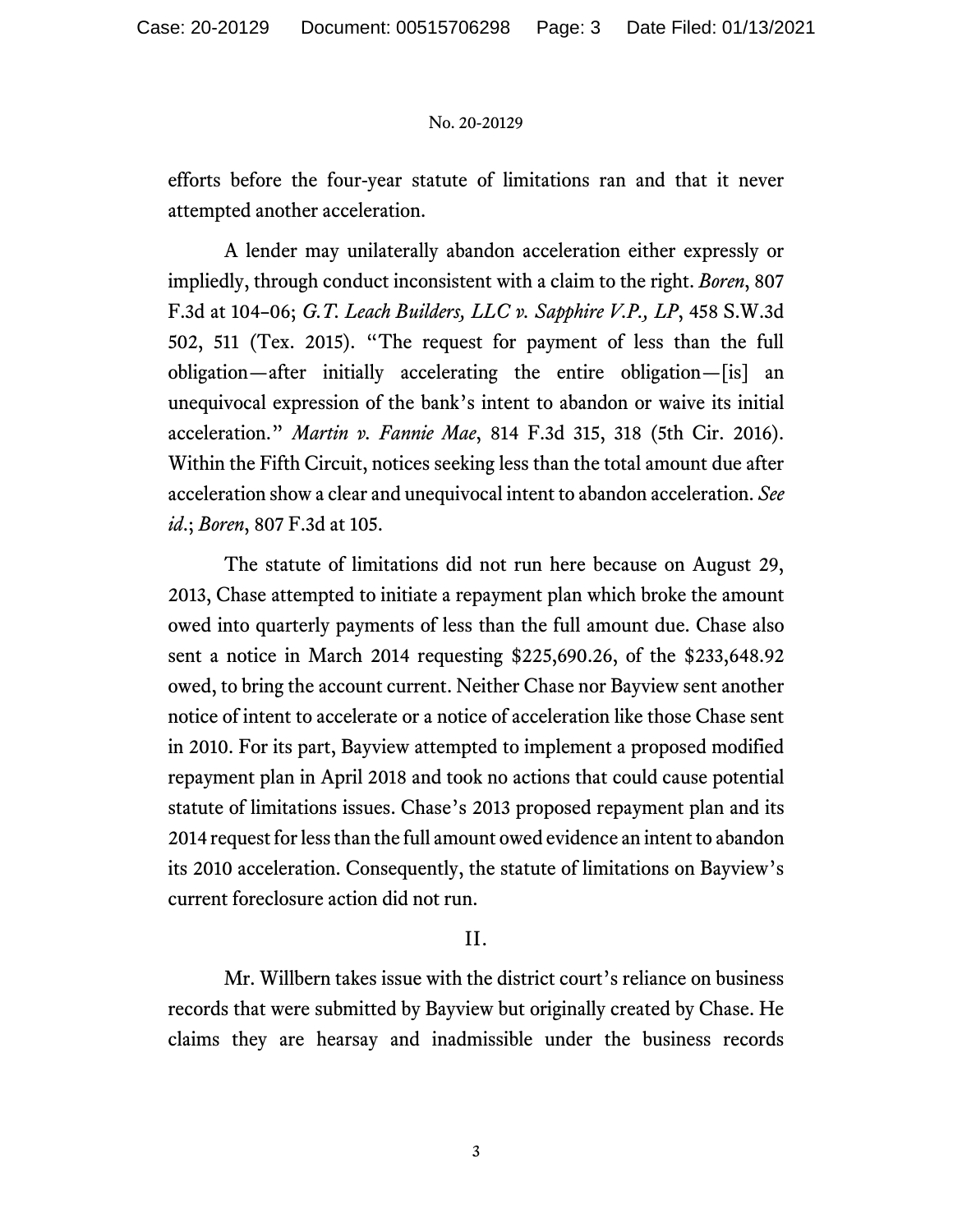exception because Bayview's affiant did not have adequate knowledge of the Chase records.

Federal Rule of Evidence 803 allows business records to be admitted if a witness can testify that the records are integrated into a company's records and relied upon in its day-to-day operations. FED. R. EVID.  $803(6)(D)$ . This is so even if the documents were originally created by another entity. *Air Land Forwarders, Inc. v. United States*, 172 F.3d 1338, 1343 (Fed. Cir. 1999). "There is no requirement that the witness who lays the foundation be the author of the record[s] or be able to personally attest to [their] accuracy." *United States v. Duncan*, 919 F.2d 981, 986 (5th Cir. 1990). "Indeed, business records produced by another but integrated into the records of the party offering them are admissible." *Chilmark Fin. Co. v. Spinks Joint Venture*, 87 F.3d 1312, 1312 (5th Cir. 1996) (per curiam).

Ms. Leticia Sanchez, a Bayview employee, averred that she had personal knowledge of the business records, that the records were kept in the usual course of business, that the prior servicer files had been incorporated into Bayview's own records, and that Bayview relies upon their accuracy. That Ms. Sanchez was not a Chase employee does not, by itself, render the records inadmissible. Since there is no evidence that the documents are untrustworthy, Ms. Sanchez's affidavit authenticates the Chase records and makes them admissible. *See, e.g., Crear v. Select Portfolio Servicing Inc.*, 760 F. App'x 291, 295 (5th Cir. 2019) (declaration of current servicer authenticated letters sent by prior servicers). Accordingly, the district court did not abuse its discretion in admitting them. *See Painter v. Suire*, 650 F. App'x 219, 224 (5th Cir. 2016) (noting that evidentiary rulings are reviewed for abuse of discretion).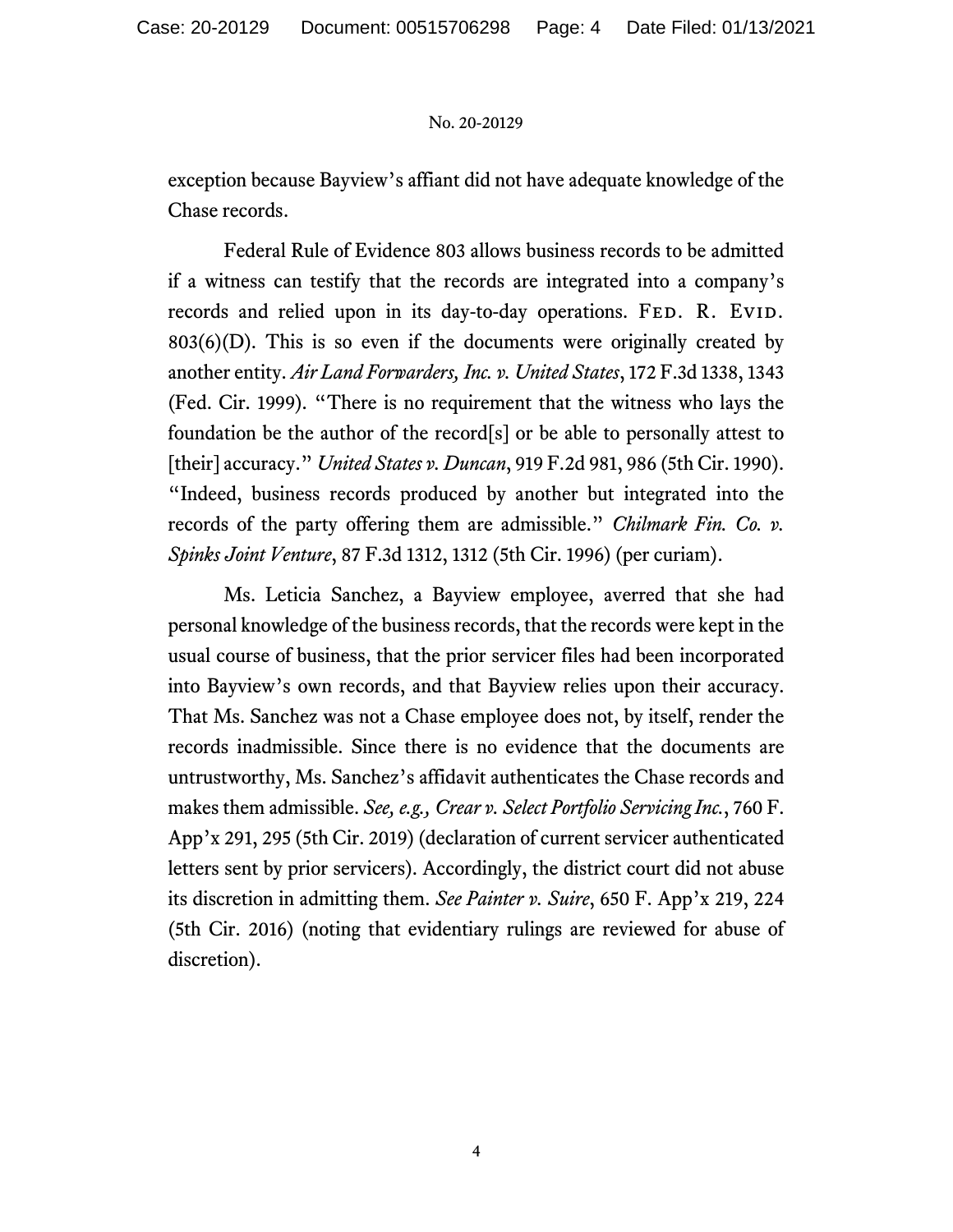## III.

Mr. Willbern also filed a supplemental original petition that the district court did not consider because he did not obtain leave to file it. Federal Rule of Civil Procedure 15 requires a party wishing to file an amended complaint or a supplemental petition to seek leave from the court before doing so. FED. R. CIV. P. 15(a) & (d). Mr. Willbern argues that the scheduling order allowed him to amend pleadings up until July 1, 2019, and since he filed the supplemental petition on July 1, 2019, the district court made a reversable error by not considering it.

We disagree. The scheduling order in no way modified Rule 15's requirements that parties must seek permission from the court before filing amended and supplemental pleadings. All it did was ask that amendments be made before July 1, 2019, so that the parties could proceed with discovery in an orderly fashion. Nothing in the scheduling order suggested that the district court would accept supplemental pleadings as a matter of course.

Mr. Willbern also takes issue with the district court's refusal to consider a claim regarding title to the deed of trust. But that claim was included only in the supplemental petition and the response to the motion for summary judgment. It was therefore not properly before the district court.<sup>[1](#page-4-0)</sup> *See, e.g., Hoffman v. L & M Arts*, 838 F.3d 568, 576 (5th Cir. 2016) ("A claim

<span id="page-4-0"></span><sup>&</sup>lt;sup>1</sup> Even if Mr. Willbern were allowed to amend his complaint and argue that title to the deed of trust did not vest with Bayview, it is not clear that he would have standing to challenge the transfer because under Texas law, "facially valid assignments cannot be challenged for want of authority except by the defrauded assignor." *Reinagel v. Deutsche Bank Nat'l Trust Co.*, 735 F.3d 220, 228 (5th Cir. 2013). So, it appears that the party with standing to challenge the assignment would be the party who allegedly lost its interest in the deed of trust, not Mr. Willbern.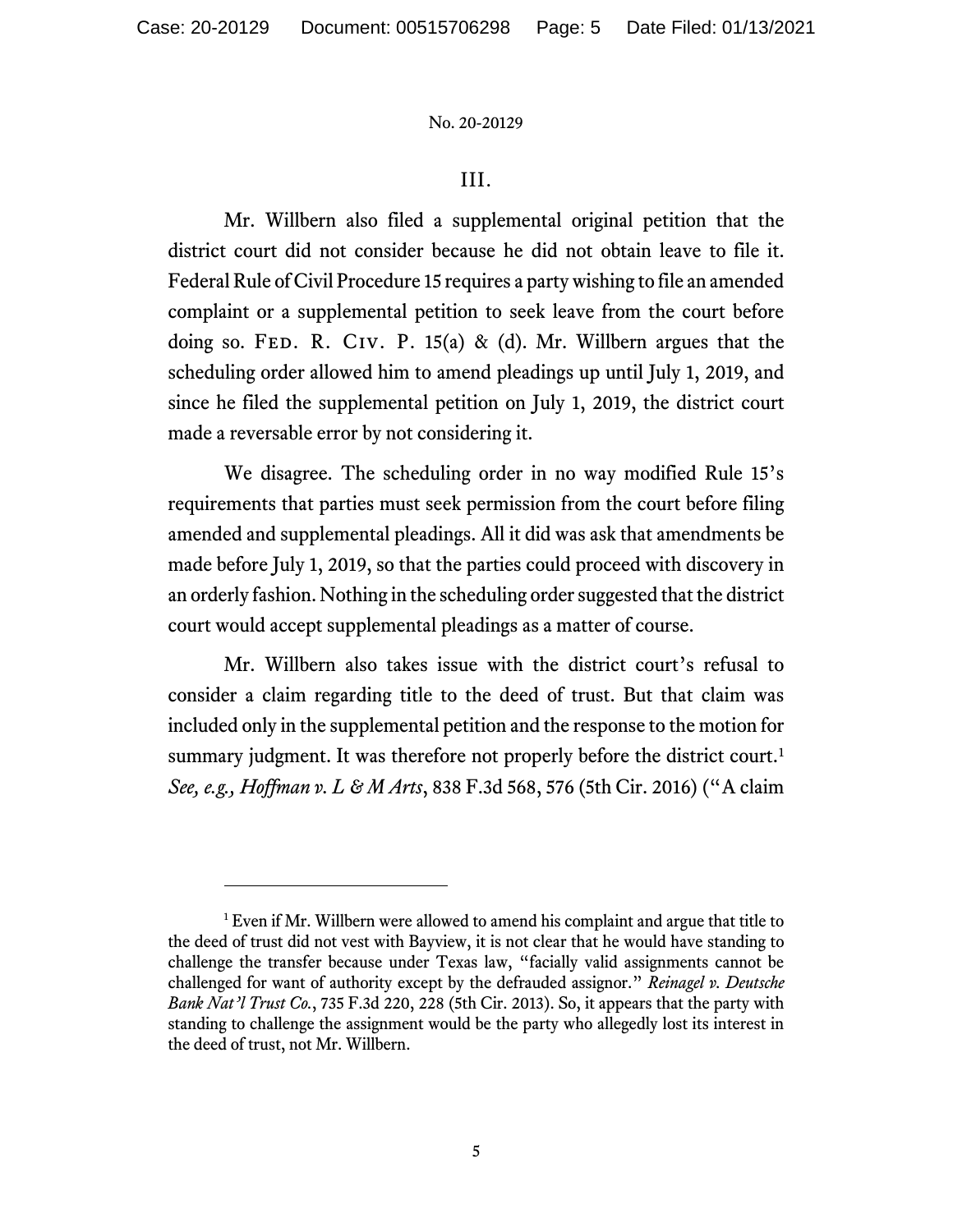which is not raised in the complaint but rather, is raised in a response to a motion for summary judgment is not properly before the court.").

## IV.

Finally, Mr. Willbern filed a Rule 59(e) motion asking the district court to amend the judgment to a partial summary judgment and leave the unpleaded claim regarding the title to the deed of trust to be resolved. The motion also asked the district court to set aside the judgment in its entirety due to a perceived question of fact related to the abandonment of acceleration and the introduction of Chase's business records.

The district court said that the motion did not contain newly discovered evidence. Since Mr. Willbern did not present new evidence in his motion, and the district court did not consider new evidence, we review the denial of the Rule 59 motion for abuse of discretion. *See Grant v. Harris Cty.*, 794 F. App'x 352, 358 (5th Cir. 2019) (citing *Templet v. HydroChem Inc.*, 367 F.3d 473, 477 (5th Cir. 2004)). A Rule 59(e) motion to amend calls into question the correctness of the judgment and serves the narrow purpose of allowing a party to correct manifest errors of law or fact or to present newly discovered evidence. *In re Transtexas Gas Corp.*, 303 F.3d 571, 581 (5th Cir. 2002); *Waltman v. Int'l Paper Co.*, 875 F.2d 468, 473 (5th Cir. 1989). The Rule 59(e) standard favors the denial of motions to alter or amend a judgment. *Southern Constructors Group, Inc. v. Dynalectric Co.*, 2 F.3d 606, 611 (5th Cir. 1993).

A Rule 59(e) motion is inappropriate to relitigate old matters or raise arguments or claims "that could, and should, have been made before the judgment issued." *Marseilles Homeowners Condo. Ass'n v. Fidelity Nat. Ins. Co.*, 542 F.3d 1053, 1058 (5th Cir. 2008). Here, there were no changes in the law, there was no new evidence introduced, and as discussed above, nothing indicates that the district court made a manifest error of law or fact.